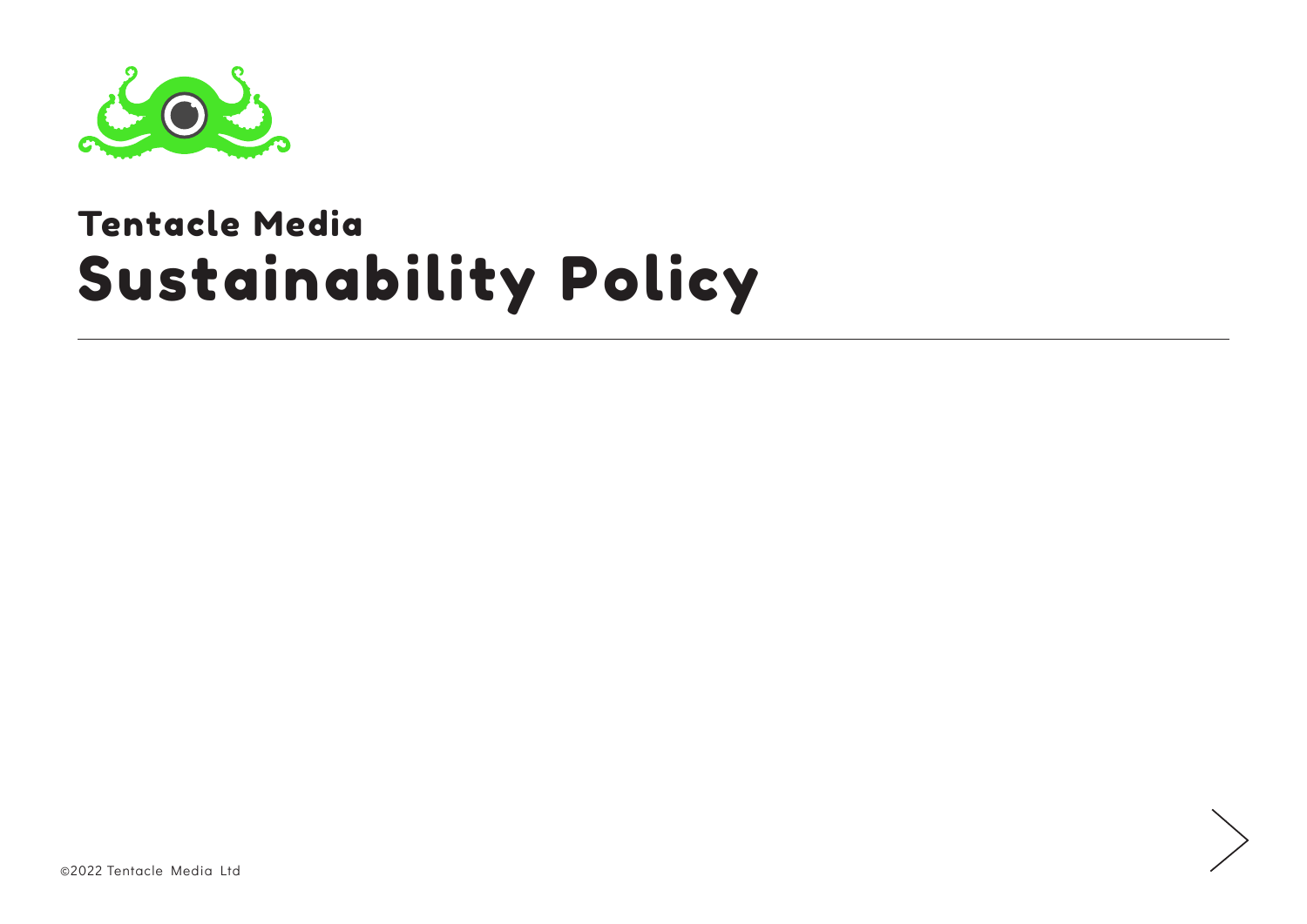

# Sustainability Mission Statement

Tentacle Media recognises that is has a responsibility to the environment beyond legal and regulatory requirements. We are committed to reducing our environmental impact and continually improving our environmental performance as an integral part of our business strategy and operating methods, with regular review points.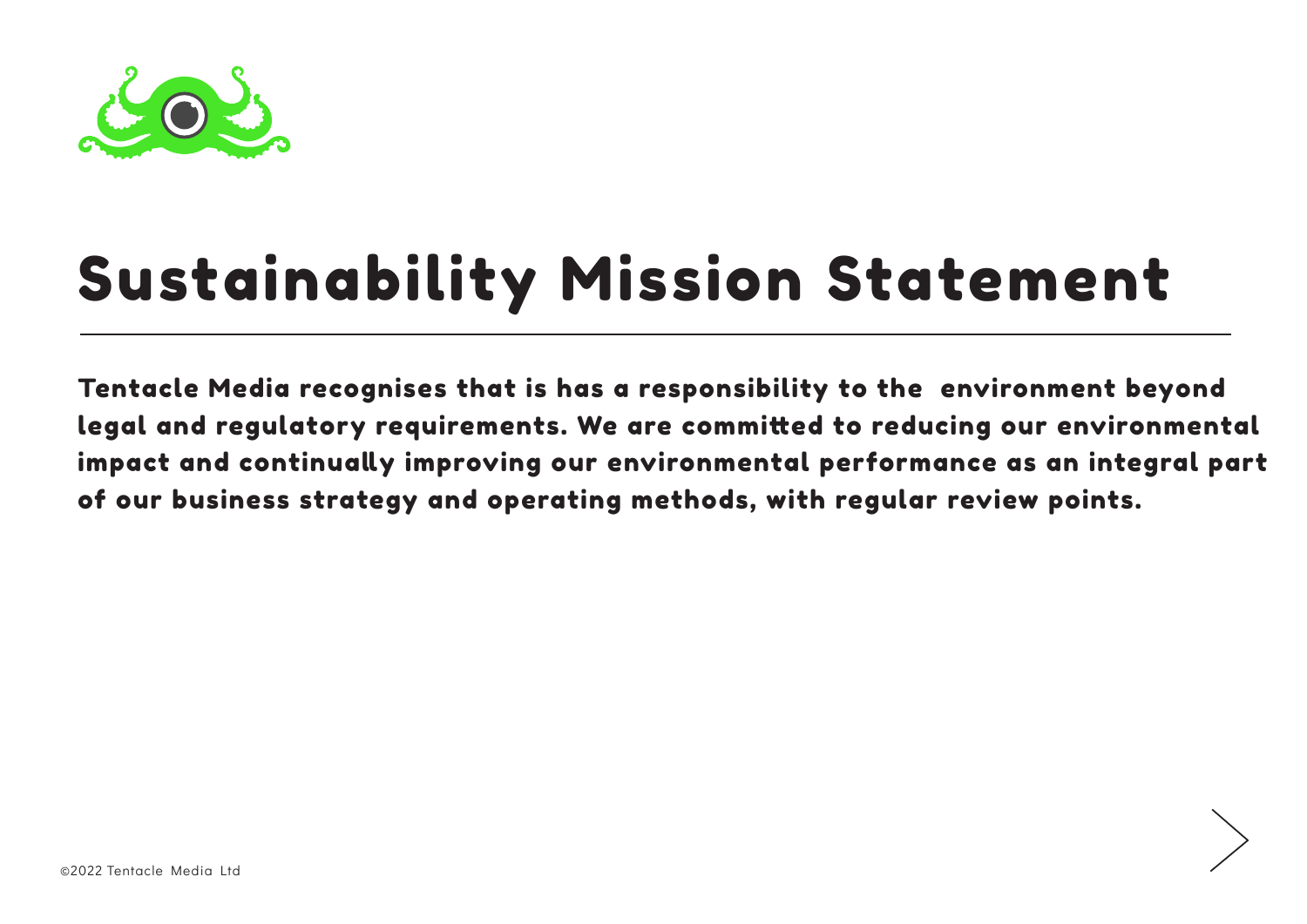

## Responsibility

Technical Director Mike Hayes is responsible for ensuring that the environmental policy is implemented, however all employees have a responsibility in their area to ensure that the aims and objectives of the policy are met.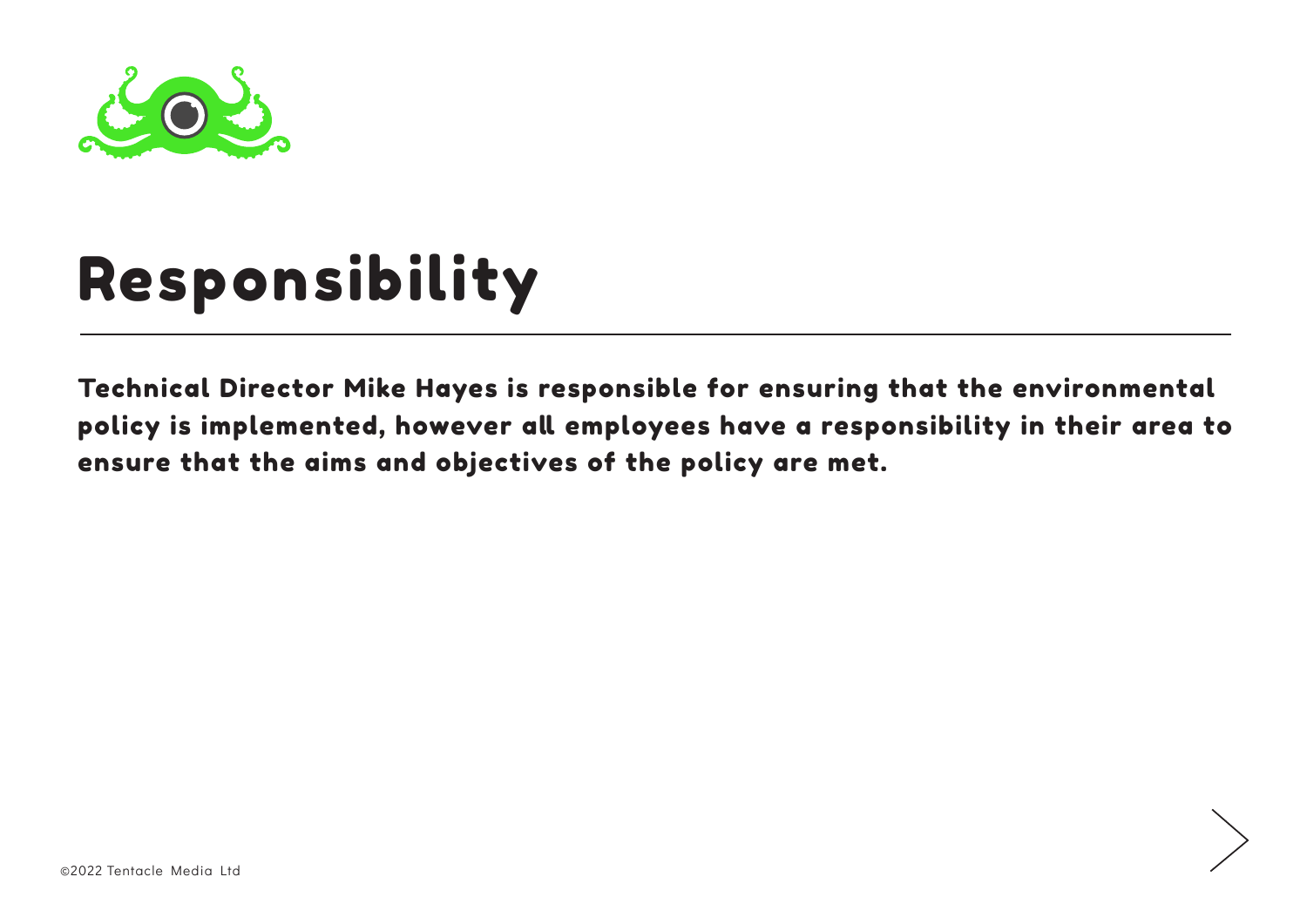

#### Office Premises

The premises' is open space, in a creative communal community with access to dedicated meeting areas if needed and close to local amenities.

Where possible, utilities are sourced from suppliers that are also striving to reduce environmental impact.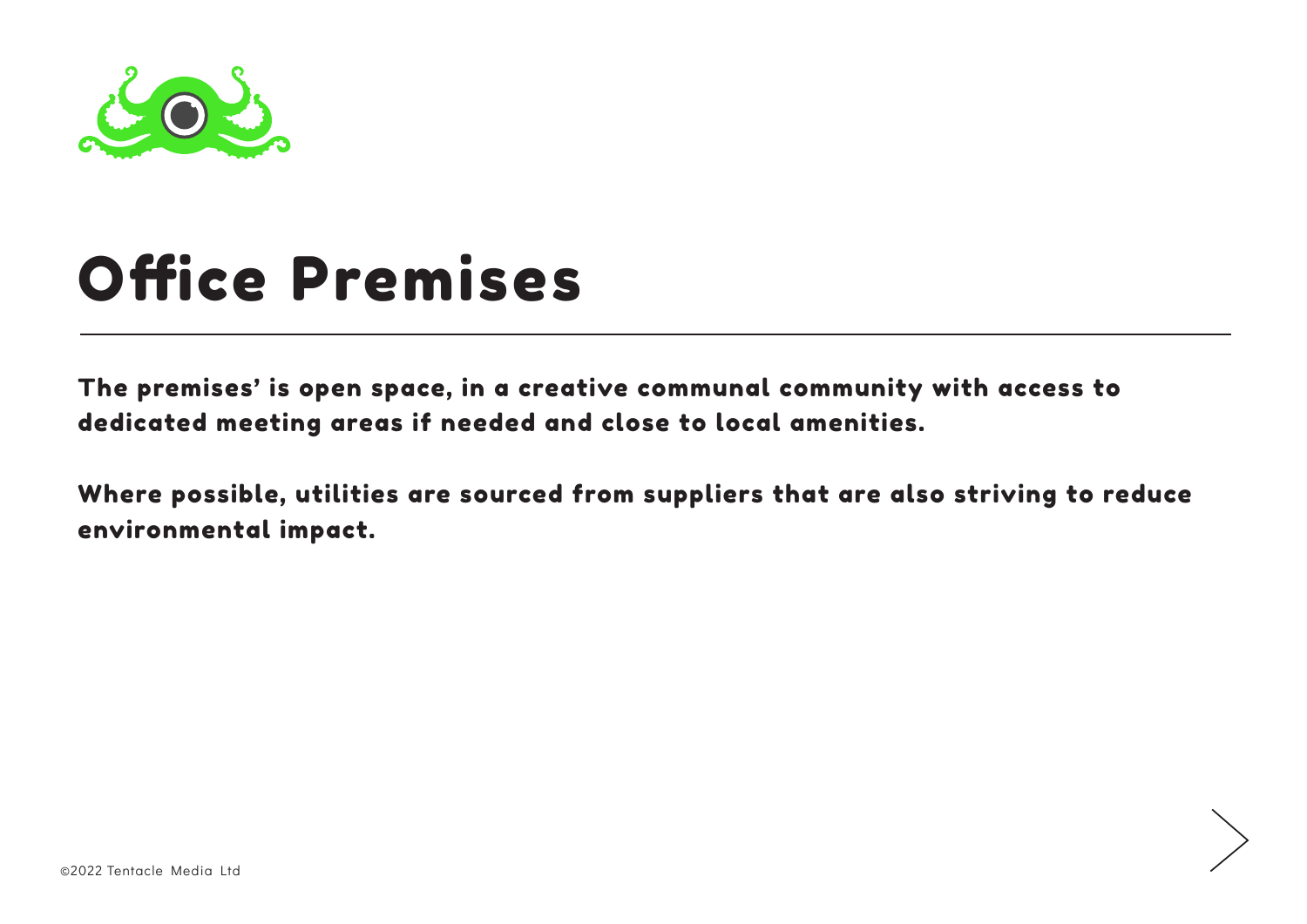

#### Transportation

We will reduce the need to travel, restricting to necessity trips only. We will promote the use of travel alternatives such as e-mail or video/phone conferencing. Where circumstance requires transportation of a large quantity of equipment, we will ensure transportation arrangements are as environmentally friendly and efficient as possible.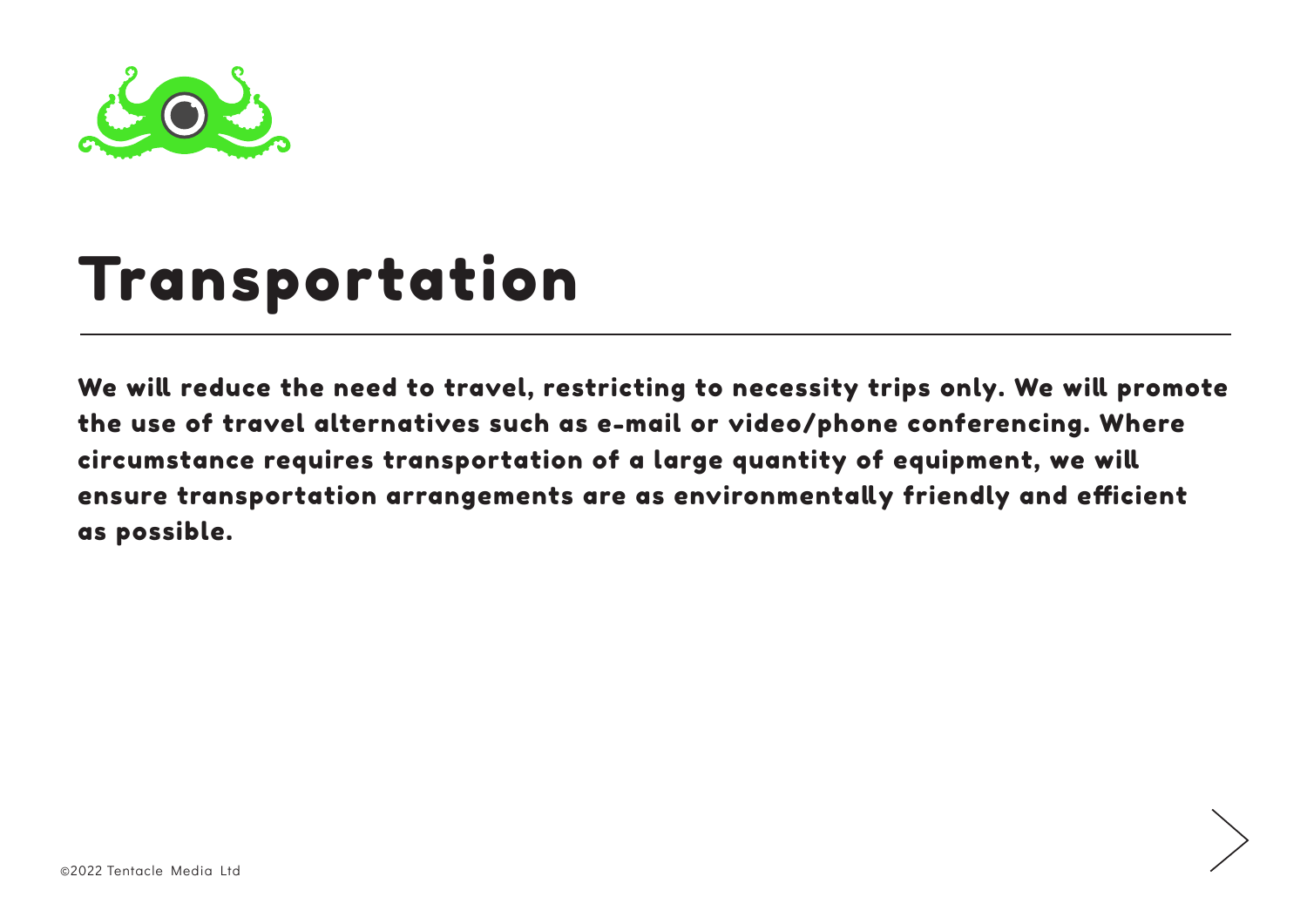

# Stationery & Supplies

Digital previews of content will be prioritised over hard copies.

We will evaluate the environmental impact of any new products we intend to purchase. We will favour more environmentally friendly and efficient products wherever possible. We will reuse and recycle everything we are able to.